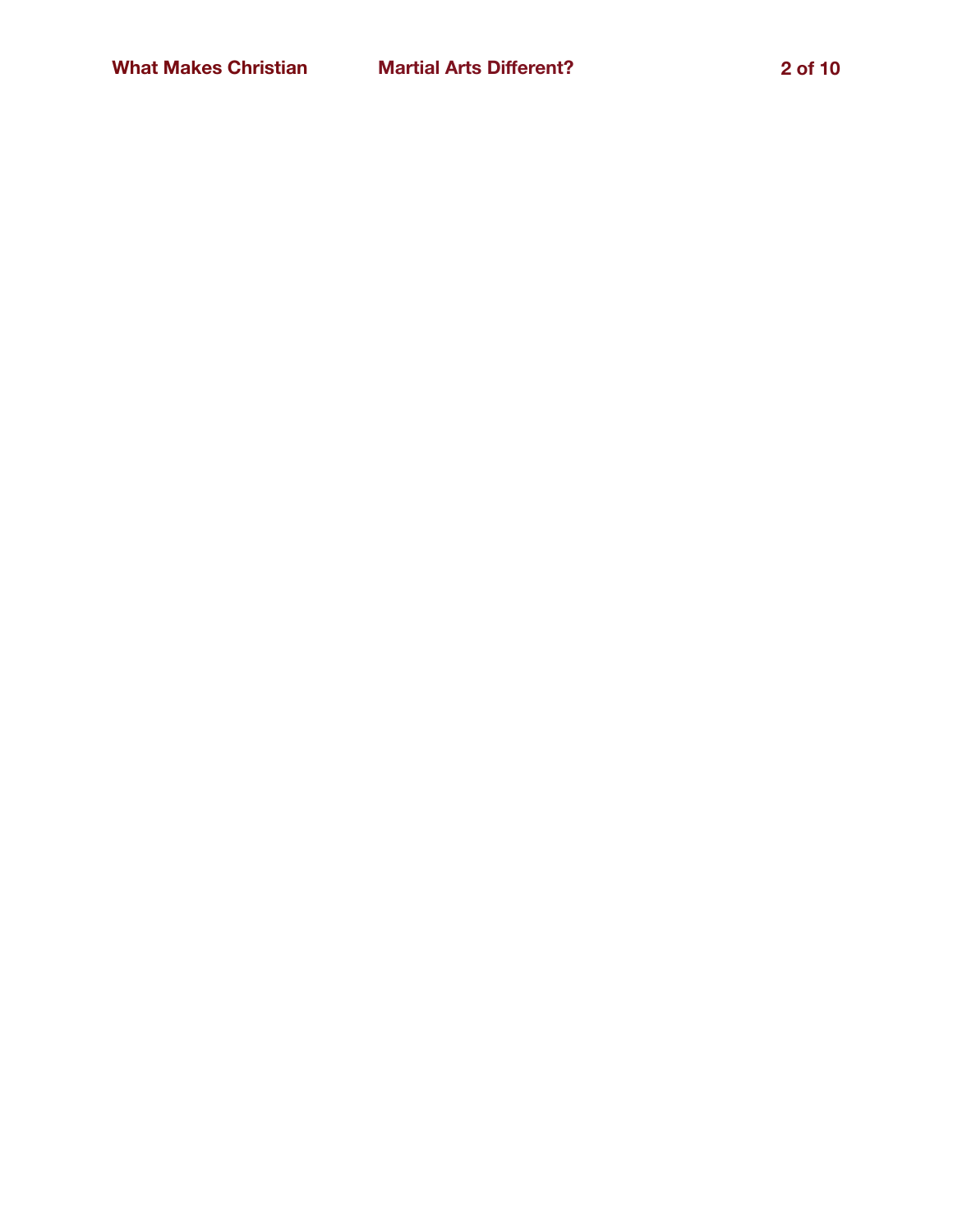# The Difference

Many people wonder about the difference between "martial arts" and "Christian martial arts." Great question!

Martial arts classes usually begin with a time of meditation (or personal reflection), followed by a demonstration of respect by students to their teacher and by teacher to students. We like to say that every class begins and ends with **respect**.

Christian martial arts classes begin and end with *prayer* to God in the Name of Jesus Christ. We like to say that the demonstration of **respect** begins with the highest ranking person in the room … Jesus Christ. We address our Lord and Savior in prayer with bowed posture first. Demonstration of respect for teacher and students follows.

That's just the starting place. "Christian" martial arts is more than just saying a prayer at the beginning and end of each class. The "truth" of Jesus Christ is a primary lesson throughout every class. The goal of each class is to present the truth of Christ in a way that glorifies Christ, edifies Christians and presents the "good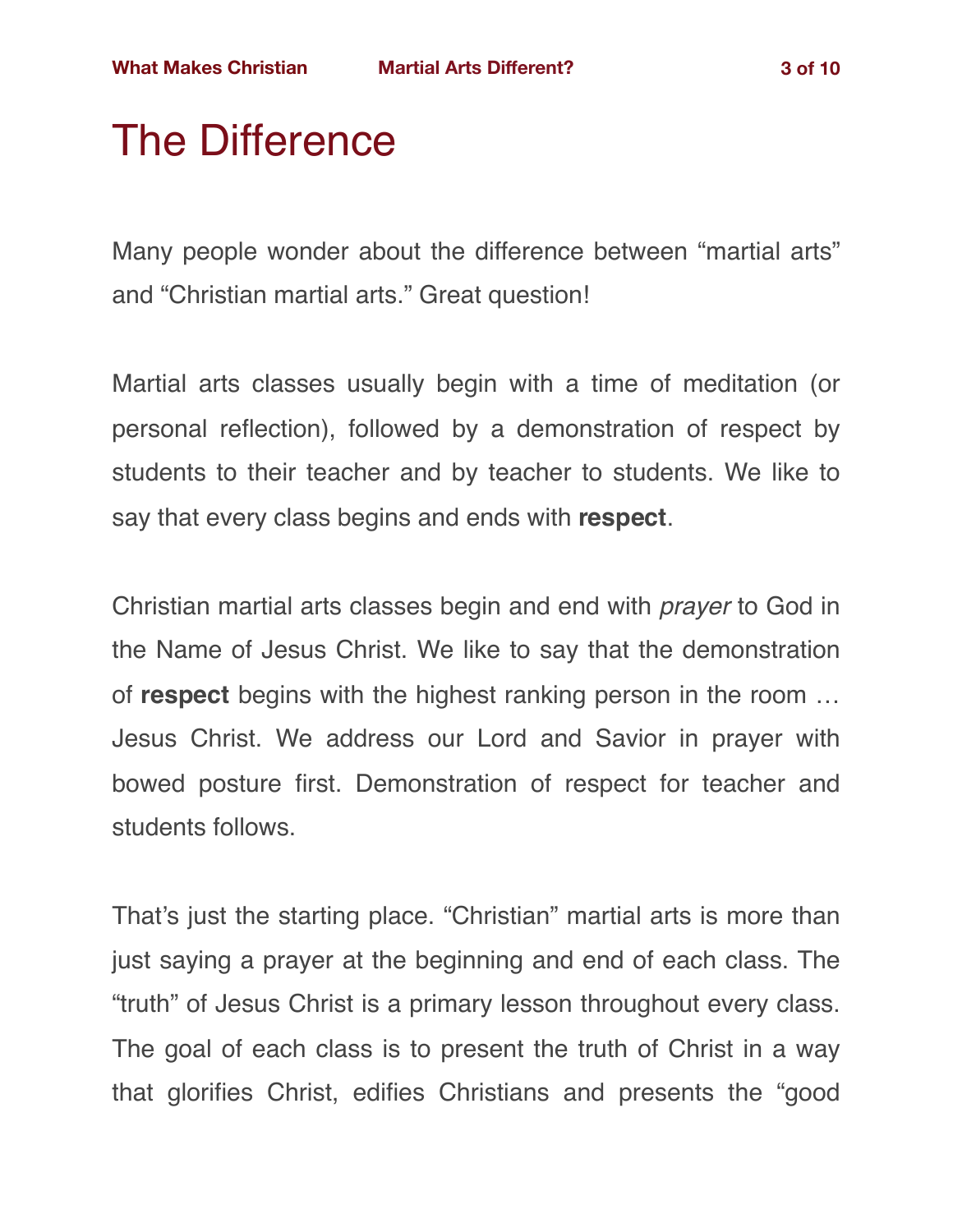insights to Christian truths while learning martial arts skills.

news" of salvation to those in need. We do that through a combination of memorizing Scripture together and sharing

A Christian martial arts class will have a similar look and sound with other martial arts classes (e.g. warm-up exercises, shouting during waza, kata, throwing partners to the mat during selfdefense practice, etc), with one unique difference. We have a special emphasis on developing the "character of Christ," based on what the Bible reveals to us about Jesus Christ and building godly character as His followers.

Here are some examples of those character qualities (the first 20 out of 78 in alphabetical order).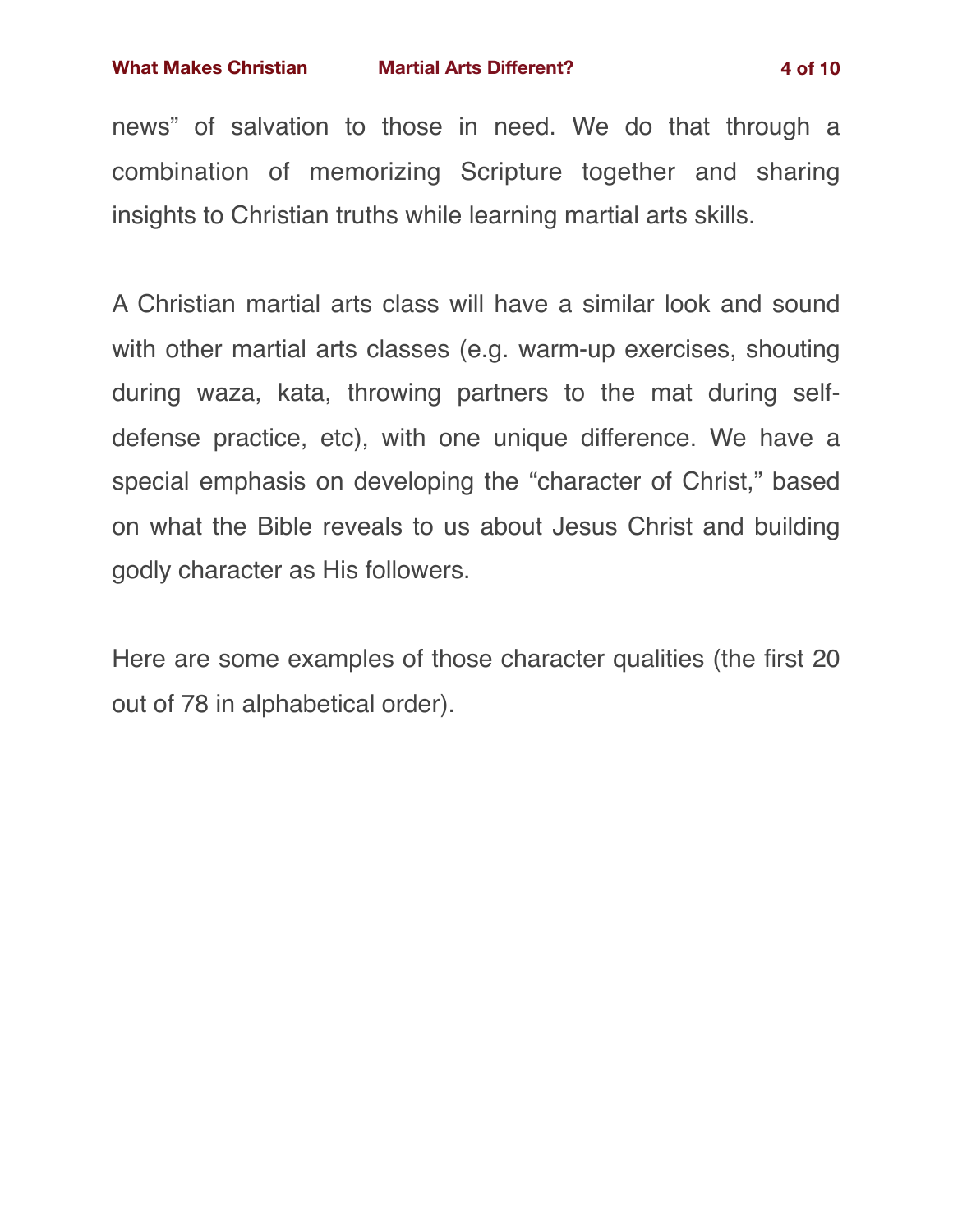#### DEFINITIONS OF CHRISTIAN CHARACTER QUALITIES

"…be conformed to the image of God's Son" (Romans 8:29)

Much emphasis is placed on superficial appearances and life style even among Christians. God warned Samuel about this in selecting a king for Israel. He said, "Look not on his countenance, or on the height of his stature… for man looks on the outward appearance, but the LORD looks on the heart" (1 Samuel 16:7).

God desires that true Christians develop godly character – the character of Christ. Once a person believes that Jesus Christ is his/her Savior, that person should have a compelling desire to be like Christ. To become like Him means that one needs to know Him. The following characteristics are provided to help one to learn Biblical Godly, Christ-like qualities.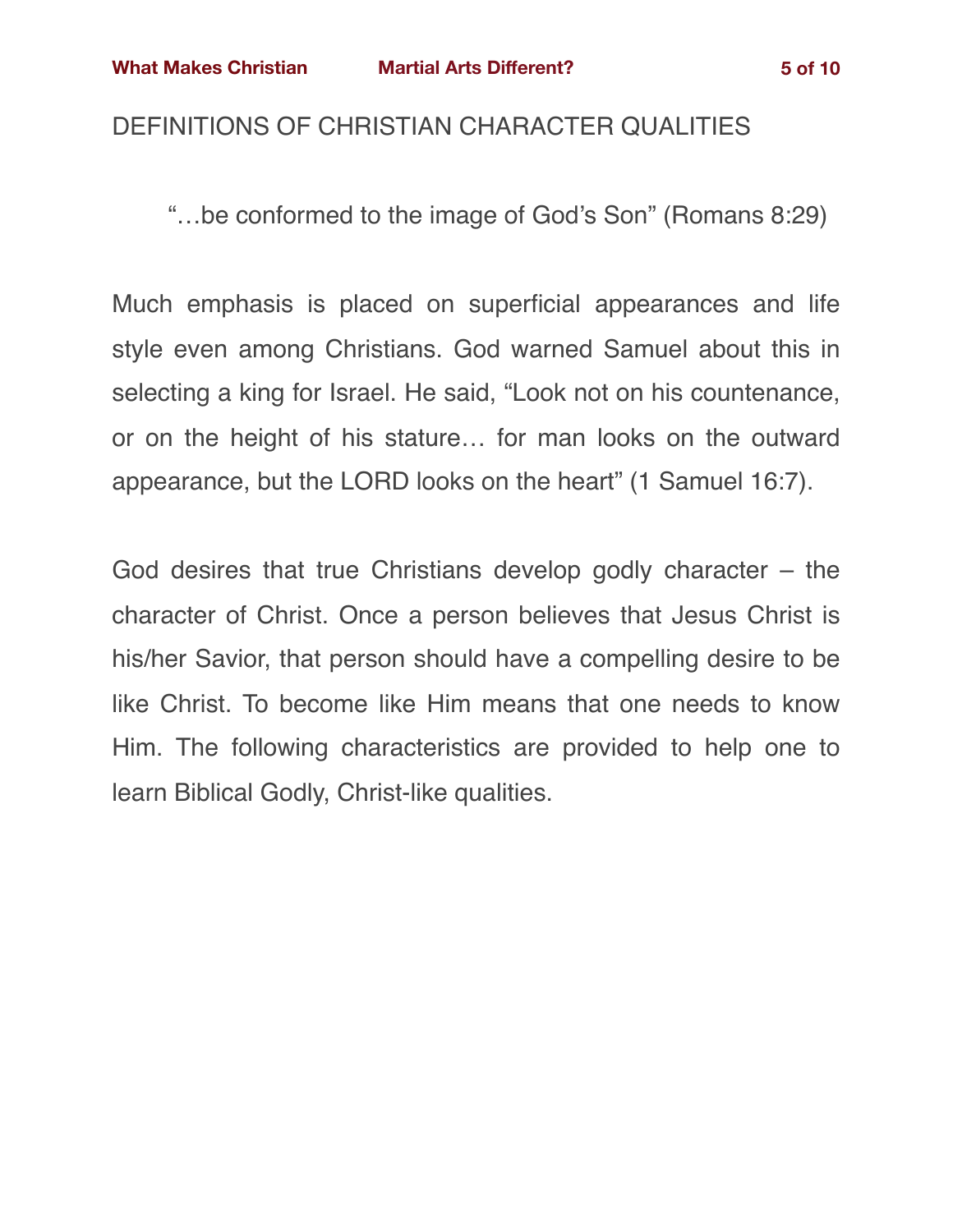1. Agreeableness… Finding a biblical decision, solution, or proposal acceptable enough that I can support and others would not oppose. "Can two walk together, except they be agreed?" (Amos 3:3)

2. Alertness… Using my physical and spiritual senses to recognize and respond to dangers biblically. "Be sober, be vigilant, because your adversary, the devil, like a roaring lion walketh about, seeking whom he may devour." (1 Peter 5:8)

3. Appreciation … Giving God and others genuine compliments for their importance and value to me. "…Take delight in honoring each other." (Romans 12:10 NLT)

4. Attentiveness … Acknowledging the worth of a person by giving total concentration to his words. "…We must listen very carefully to the truth we have heard, or we may drift away from it." (Heb 2:1 NLT)

5. Availability … Making my own schedule and priorities secondary to the wishes of those I am serving. "…Immediately we endeavored to go into Macedonia." (Acts 16:10)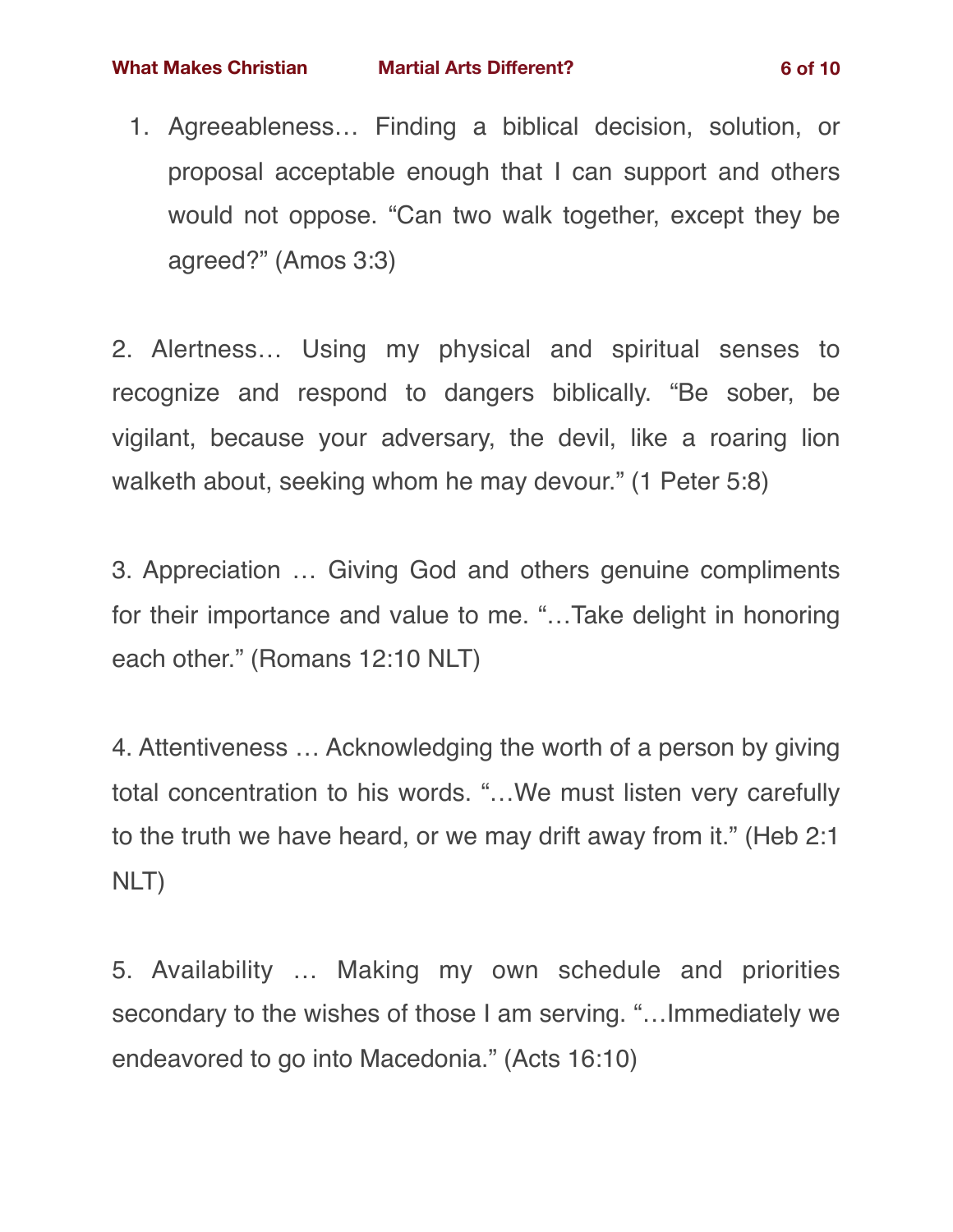6. Boldness … Speaking the truth and doing the right thing regardless of the consequences. "We may boldly say, The Lord is my helper, and I will not fear what man shall do unto me." (Heb. 13:6)

7. Cautiousness … Knowing how important right timing is in accomplishing right actions. "Zeal without knowledge is not good; a person who moves too quickly may go the wrong way." (Proverbs 19:2)

8. Christian Character … Reflecting the qualities and traits of Christ in my life. "…Be conformed to the image of [God's] Son." (Romans 8:29)

9. Commitment … Pledging to guard and fulfill that which has been entrusted to me. "Guard that which is committed to thy trust." (1 Timothy 6:20)

10. Communication … The process of conveying my thoughts, attitudes and actions to another in a manner that reflects Christ. "Be an example to all believers in what you teach, in the way you live, in your love, your faith, and your purity." (1 Timothy 4:12 NLT).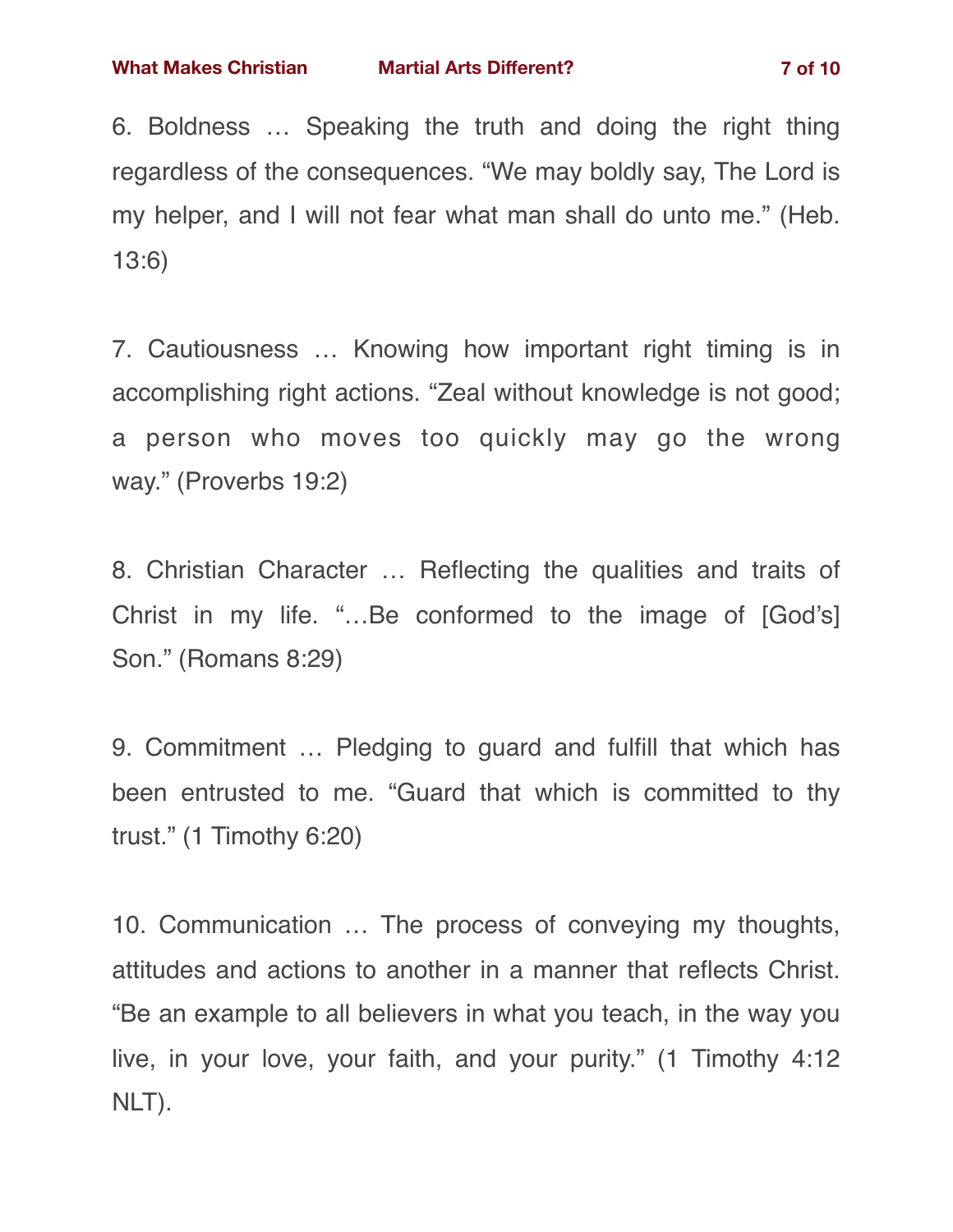11. Compassion … The feelings aroused by the distress or misfortune of others that moves me to meet their needs. "And Jesus, moved with compassion, put forth his hand, and touched him." (Mark 1:41)

12. Convictions … Purposing to follow the commands of Scripture, whatever the cost. "Daniel purposed in his heart that he would not defile himself." (Daniel 1:8)

13. Confidence … Relying on the Lord to enable me in every area of my life. "I can do all things through Christ who strengthens me." (Philippians 4:13)

14. Counsel … Helping a friend to apply the ways of God in a difficult situation. "The heartfelt counsel of a friend is as sweet as perfume and incense." (Proverbs 27:9 NLT)

15. Courage … The ability to act on the knowledge that He who is in me is greater than he who is against me. "Ye are of God… and have overcome them, because greater is He that is in you, than he that is in the world." (1 John 4:4)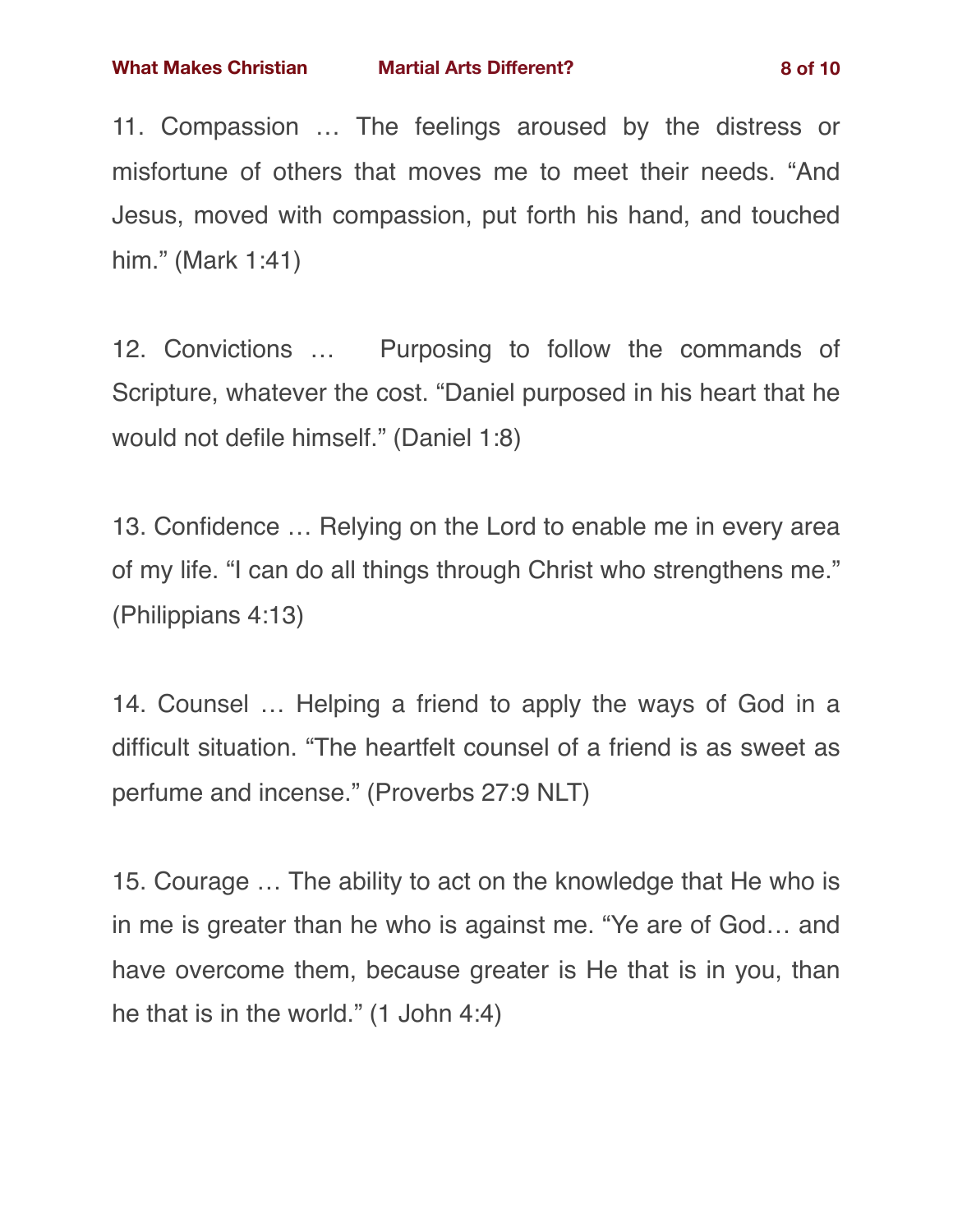17. Decisiveness … The ability to finalize difficult decisions based on the truths of God's Word. "I have chosen the way of truth; thine ordinances have I laid before me." (Psalms 119:30)

18. Deference … Limiting my freedom so I do not offend the tastes of others. "It is not good to eat meat or to drink wine, or to do anything by which your brother stumbles." (Romans 14:21)

19. Dependability … Completing a commitment even if it means personal sacrifice. "Moreover it is required in stewards, that a man be found faithful." (1 Corinthians 4:2)

20. Determination … Purposing to accomplish God's goals in God's time regardless of the opposition."I have fought the good fight, I have finished the course, I have kept the faith; in the future there is laid up for me the crown of righteousness." (2 Timothy 4:7-8)

[From the Grace Martial Arts Black Belt Study Guide]